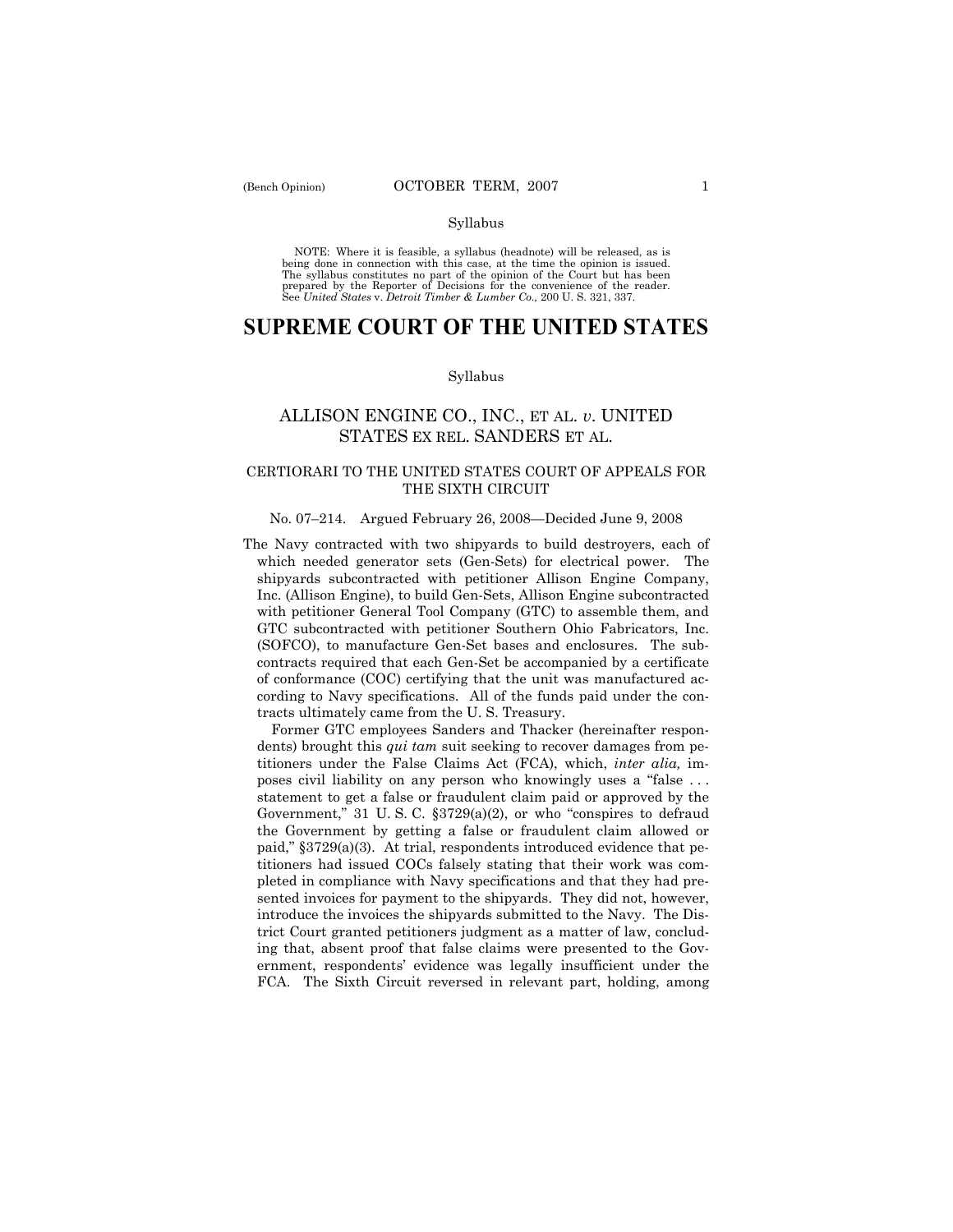## 2 ALLISON ENGINE CO. *v.* UNITED STATES EX REL. **SANDERS** Syllabus

other things, that respondents' §§3729(a)(2) and (3) claims did not require proof of an intent to cause a false claim to be paid by the Government; proof of an intent to cause such a claim to be paid by a private entity using Government funds was sufficient.

#### *Held:*

1. It is insufficient for a plaintiff asserting a  $\S 3729(a)(2)$  claim to show merely that the false statement's use resulted in payment or approval of the claim or that Government money was used to pay the false or fraudulent claim. Instead, such a plaintiff must prove that the defendant intended that the false statement be material to the Government's decision to pay or approve the false claim. Pp. 5–8.

 (a) The Sixth Circuit's interpretation of §3729(a)(2) impermissibly deviates from the statute's language, which requires the defendant to make a false statement "to get" a false or fraudulent claim "paid or approved by the Government." Because "to get" denotes purpose, a person must have the purpose of getting a false or fraudulent claim "paid or approved by the Government" in order to be liable. Moreover, getting such a claim "paid . . . by the Government" is not the same as getting it paid using "government funds." Under §3729(a)(2), a defendant must intend for the Government itself to pay the claim. Eliminating this element of intent would expand the FCA well beyond its intended role of combating "fraud against the *Government*." *Rainwater* v. *United States*, 356 U. S. 590, 592. Pp. 5–6.

 (b) The Government's contention that "paid . . . by the Government" does not mean literal Government payment is unpersuasive. The assertion that it is customary to say that the Government pays a bill when a recipient of Government funds uses those funds to pay involves a colloquial usage of the phrase "paid by" that is not customarily employed in statutory drafting, where precision is important and expected. Section 3729(c)'s definition of "claim" does not support the Government's argument. The definition allows a request to be a "claim" even if it is not made directly to the Government, but, under  $\S 3729(a)(2)$ , it is necessary that the defendant intend that a claim be "paid by the Government," not by another entity. Pp. 6–7.

 (c) This does not mean, however, that §3729(a)(2) requires proof that a defendant's false statement was submitted to the Government. Because the section requires only that the defendant make the false statement for the purpose of getting "a false or fraudulent claim paid or approved by the Government," a subcontractor violates  $$3729(a)(2)$ if it submits a false statement to the prime contractor intending that contractor to use the statement to get the Government to pay its claim. However, if a subcontractor makes a false statement to a private entity but does not intend for the Government to rely on the statement as a condition of payment, the direct link between the